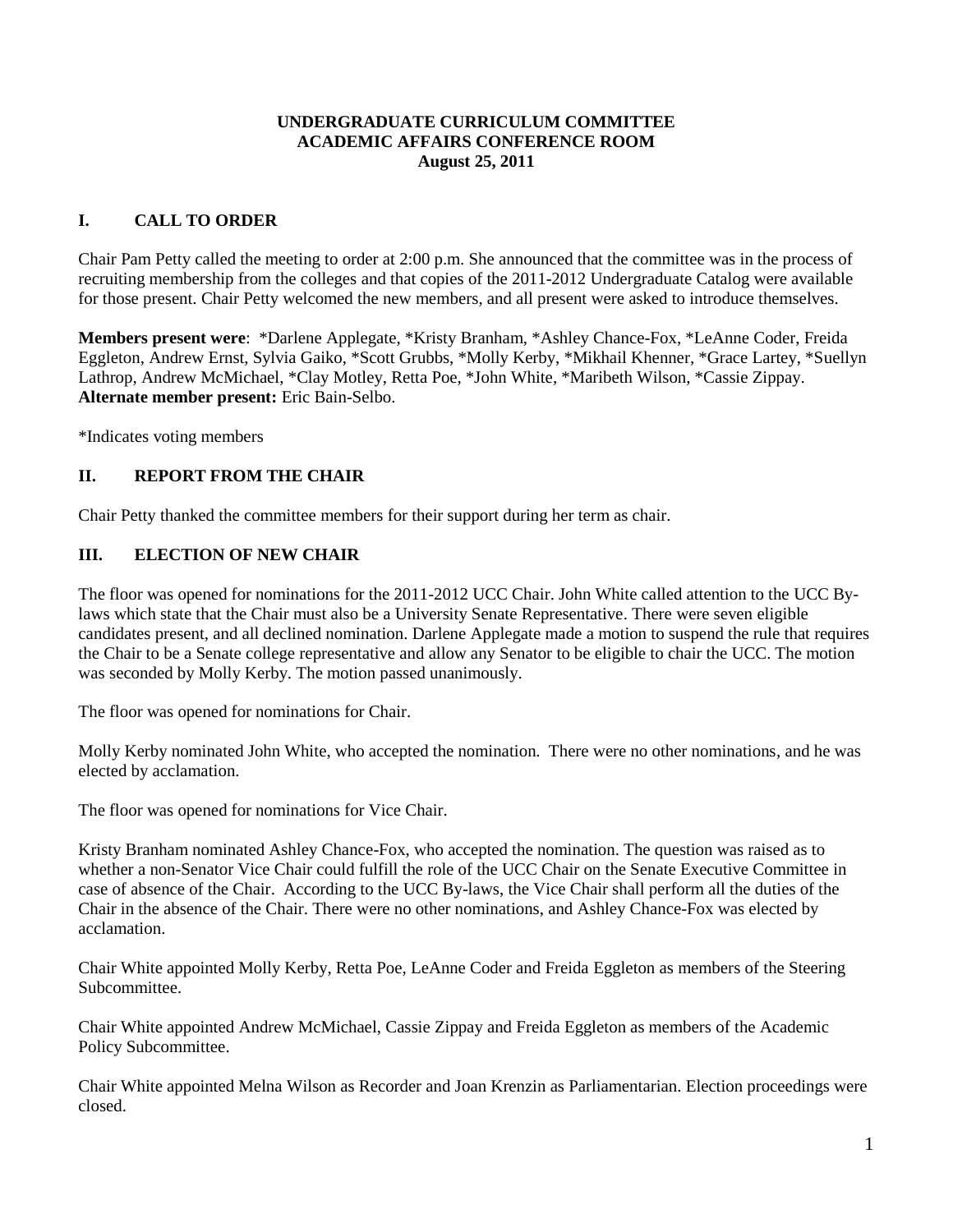## **IV. APPROVAL OF MINUTES**

Molly Kerby moved approval of the minutes of the UCC meeting on April 28, 2011. The motion was seconded by Maribeth Wilson. The minutes were amended to include Sylvia Gaiko in attendance. The minutes were approved as amended.

## **V. OLD BUSINESS**

**A. Steering Subcommittee Report:** Molly Kerby reported that the committee needs to meet again concerning the form revisions and will provide a report at the next UCC meeting.

**B. Academic Policy Subcommittee Report:** Chair White referred the membership to the course equivalency policy proposed by Provost Gordon Emslie for courses with different prefixes that are deemed to be equivalent.

Darlene Applegate made a motion to refer this policy to the Steering Subcommittee. The motion was seconded by Maribeth Wilson.

Kelley Madole, Chair of the University Senate, was present to offer discussion concerning the appropriateness of involving the UCC in a decision to establish criteria and guidelines when determining course equivalencies between departments. The question concerning transfer course equivalencies was addressed, and it was clarified that the course equivalency proposal only affected WKU courses. The Steering Subcommittee would also be advised to give due diligence to Paragraph II, Sub-paragraph 1, "must have essentially the same curriculum."

There being no further discussion, the motion carried.

#### **VI. NEW BUSINESS**

## **REPORT FROM THE POTTER COLLEGE OF ARTS AND LETTERS CURRICULUM COMMITTEE**

#### **CONSENT AGENDA**

Molly Kerby moved approval of the following **proposals to revise course catalog listings:**

| <b>Department of English</b> |                                                                                                                                                                                                                                                                                                                                                                           |
|------------------------------|---------------------------------------------------------------------------------------------------------------------------------------------------------------------------------------------------------------------------------------------------------------------------------------------------------------------------------------------------------------------------|
| Course Title:                | ENG 465 Film Genres                                                                                                                                                                                                                                                                                                                                                       |
| Credit Hours:                | 3.0                                                                                                                                                                                                                                                                                                                                                                       |
| <b>Current Listing:</b>      | Study of the historical development, thematic and stylistic conventions, and<br>cultural significance of film genre(s). Surveys representative films from one or<br>two genres, e.g. film noir and the Western; romantic comedy and family<br>melodrama; horror and science fiction; the musical; the war film; the epic.                                                 |
| Proposed Listing:            | Study of the historical development, thematic and stylistic conventions, and<br>cultural significance of film genre(s). Surveys representative films from one or<br>two genres, e.g. film noir and the Western; romantic comedy and family<br>melodrama; horror and science fiction; the musical; the war film; the epic. May<br>be taken twice as long as genres differ. |
| Implementation:              | Spring 2012                                                                                                                                                                                                                                                                                                                                                               |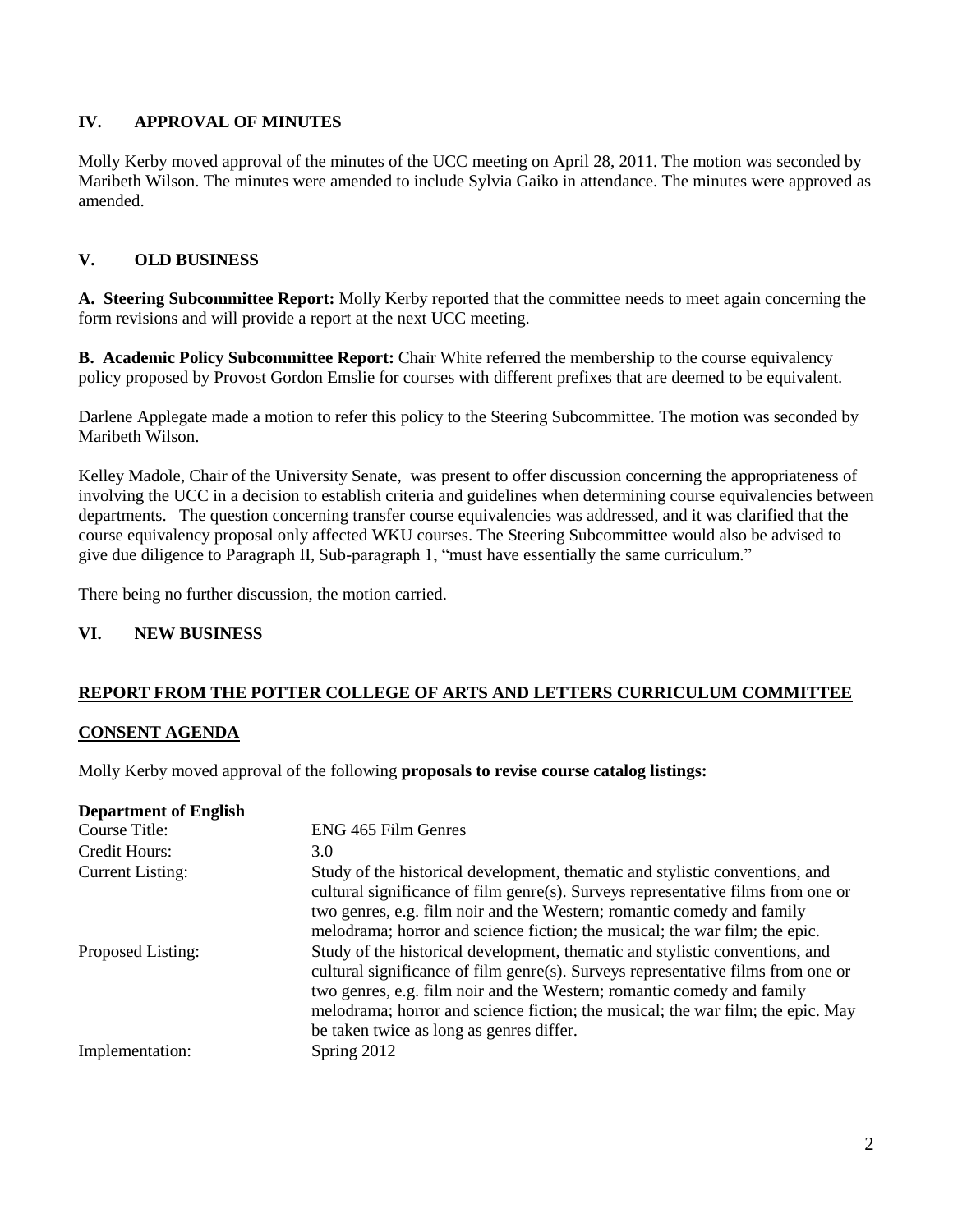# **School of Journalism and Broadcasting**

| Course Title:                 | <b>JOUR 495 Collaborative Journalism</b>                                                                                                                                                                                                                                                    |
|-------------------------------|---------------------------------------------------------------------------------------------------------------------------------------------------------------------------------------------------------------------------------------------------------------------------------------------|
| Credit Hours:                 | 3.0                                                                                                                                                                                                                                                                                         |
| <b>Current Prerequisites:</b> | Prerequisites: JOUR 362 (photo majors); JOUR 325 (News/Editorial majors);<br>BCOM 361 or 366 or 368 (Broadcasting majors); JOUR 443 (Ad majors);<br>JOUR 358 (PR majors); or permission of sequence coordinator; and consent of<br>the instructor or participation in iMedia certification. |
| Proposed Prerequisites:       | Prerequisites: JOUR 362 (photo majors); JOUR 302 (News/Editorial); BCOM<br>361 or 366 or 368 (Broadcasting); JOUR 443 (Advertising); JOUR 358 (public<br>relations); or permission of sequence coordinator; and consent of the instructor<br>or participation in iMedia certification.      |
| Implementation:               | Fall 2012                                                                                                                                                                                                                                                                                   |

The motion was seconded by LeAnne Coder. The motion carried.

#### **REPORT FROM THE OGDEN COLLEGE OF SCIENCE AND ENGINEERING**

#### **CONSENT AGENDA**

Ashley Chance-Fox moved approval of the following **course revisions:**

## **Department of Chemistry**

| <b>Revise a Course Catalog Listing:</b> |                                                                                                                                                                                                                                                                                                                                                                                                          |
|-----------------------------------------|----------------------------------------------------------------------------------------------------------------------------------------------------------------------------------------------------------------------------------------------------------------------------------------------------------------------------------------------------------------------------------------------------------|
| Course Title:                           | <b>CHEM 330 Quantitative Analysis</b>                                                                                                                                                                                                                                                                                                                                                                    |
| Credit Hours:                           | 5.0                                                                                                                                                                                                                                                                                                                                                                                                      |
| <b>Current Listing:</b>                 | Prerequisites: CHEM 222-223 with a grade of "C" or better. A study of the<br>common techniques and theory of gravimetric, volumetric, electrochemical, and<br>optical methods of analysis. Lecture, 3 hours; laboratory, 2 hours. Laboratory<br>meets four and one-half hours per week. (Course fee)                                                                                                     |
| Proposed Listing:                       | Prerequisites: CHEM 222-223 with a grade of "C" or better. A study of the<br>common techniques and theory of gravimetric, volumetric, electrochemical, and<br>optical methods of analysis. Lecture, 3 hours; laboratory, 2 hours. Laboratory<br>meets four and one-half hours per week. Priority for registration for this course<br>will be given to rising sophomores and rising juniors. (Course fee) |
| Implementation:                         | Spring 2012                                                                                                                                                                                                                                                                                                                                                                                              |

# **Department of Physics and Astronomy**

# **Revise Course Prerequisites:**

| Course Title:                 | <b>ASTR 405 Astronomy for Teachers</b>       |
|-------------------------------|----------------------------------------------|
| Credit Hours:                 | 3.0                                          |
| <b>Current Prerequisites:</b> | ASTR 104 or ASTR 106 or ASTR 108 or ASTR 214 |
| Proposed Prerequisites:       | ASTR 104 or ASTR 106 or ASTR 214             |
| Implementation:               | Spring 2012                                  |

Course Title: PHYS 410 Physics for Teachers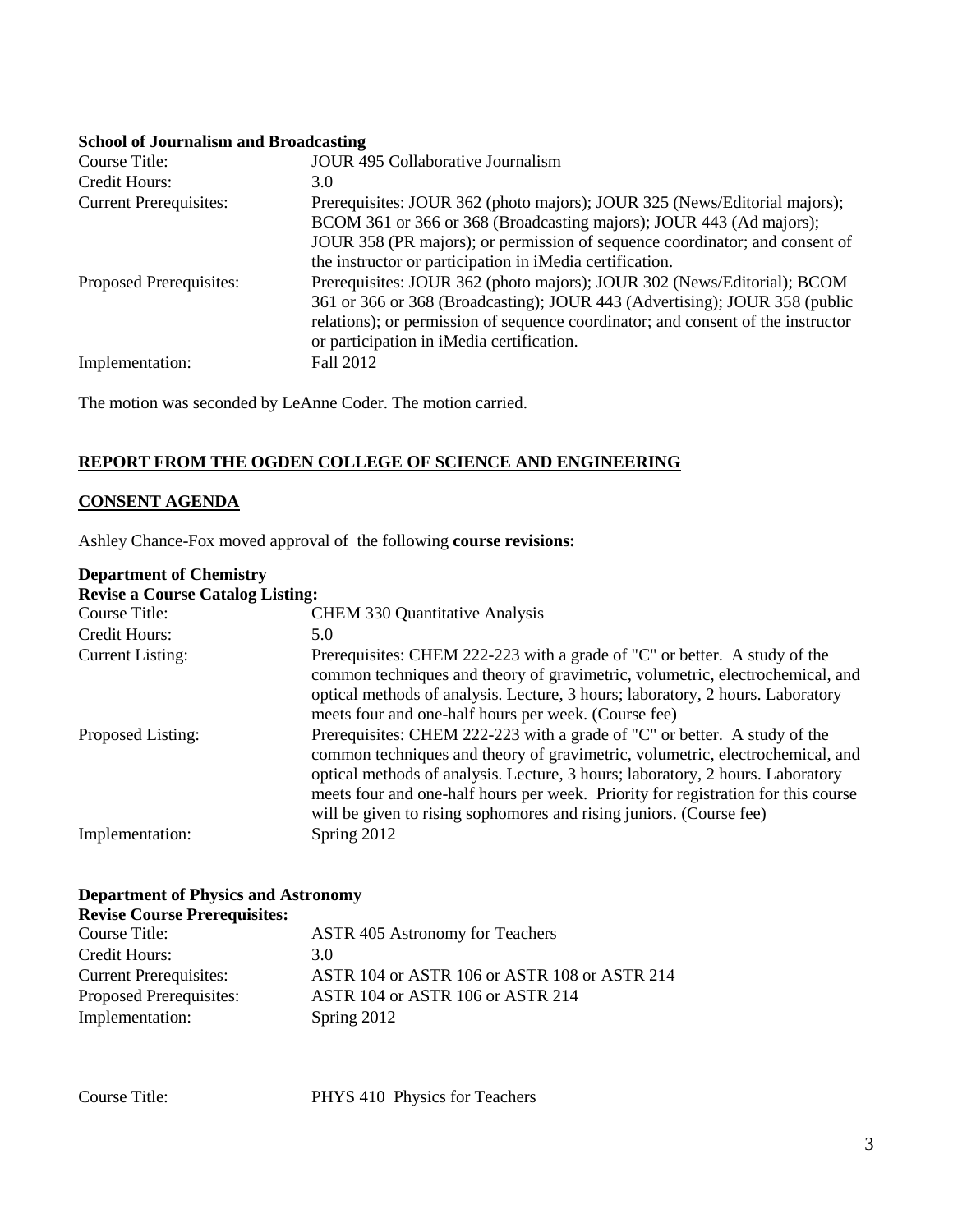| Credit Hours:                 | 3 O                                          |
|-------------------------------|----------------------------------------------|
| <b>Current Prerequisites:</b> | PHYS 105 or PHYS 201 or PHYS 231 or PHYS 255 |
| Proposed Prerequisites:       | PHYS 201 or PHYS 231 or PHYS 255             |
| Implementation:               | Spring 2012                                  |

The motion was seconded by Darlene Applegate. The motion carried.

## **ACTION AGENDA**

Darlene Applegate moved approval of the following **proposal to create a new course from the Department of Physics and Astronomy:**

| Course Title:                    | PHYS 359 Clinical Optics                                                     |
|----------------------------------|------------------------------------------------------------------------------|
| <b>Abbreviated Course Title:</b> | <b>Clinical Optics</b>                                                       |
| Credit Hours:                    | 4.0                                                                          |
| Prerequisite:                    | PHYS 332, 233 (Friendly amendment to include corequisite in listing)         |
| Catalog Listing:                 | The optics of the human eye and of corrective lenses for common eye defects. |
|                                  | (Friendly amendment to revise listing).                                      |
| Implementation:                  | Spring 2012                                                                  |

*Friendly amendment to strike "three" from* **3.3:** 

**3.3** Student expectations and requirements: Performance will be evaluated based upon exams, participation in laboratory activities, and written laboratory reports.

The statement of the rationale relative to the benefit of the student was called into question, and it was agreed to "friendly amend" the statement to be more descriptive and explain how students will benefit from taking the course. Andy Ernest will update the proposal to reflect the recommendations of the committee and submit the changes to Chair White.

The motion was seconded by Grace Lartey. The motion carried.

Molly Kerby made a motion to approve the following proposal **to create a new course from the Department of Physics and Astronomy:**

| Course Title:                    | PHYS 379 Nanotechnology in Biophysics and Medicine                                  |
|----------------------------------|-------------------------------------------------------------------------------------|
| <b>Abbreviated Course Title:</b> | Nanotech in Biop & Med                                                              |
| Credit Hours:                    | 4.0                                                                                 |
| Prerequisites:                   | PHYS 332, 233 or PHYS 265, 266 (Friendly amendment to include corequisite in        |
|                                  | <i>listing</i> )                                                                    |
| Catalog Listing:                 | The physics of nanostructures and their bio-medical applications. ( <i>Friendly</i> |
|                                  | amendment to revise listing.)                                                       |
| Implementation:                  | Spring 2012                                                                         |

Darlene Applegate seconded the motion.

A correction to the prerequisite course number was noted. PHYS 333 does not exist and should be corrected to read PHYS 332. The statement of the rationale relative to the benefit of the student was called into question, and it was agreed to "friendly amend" the statement to be more descriptive and explain how students will benefit from taking the course. The proposal is missing sections 3.3 and 3.4.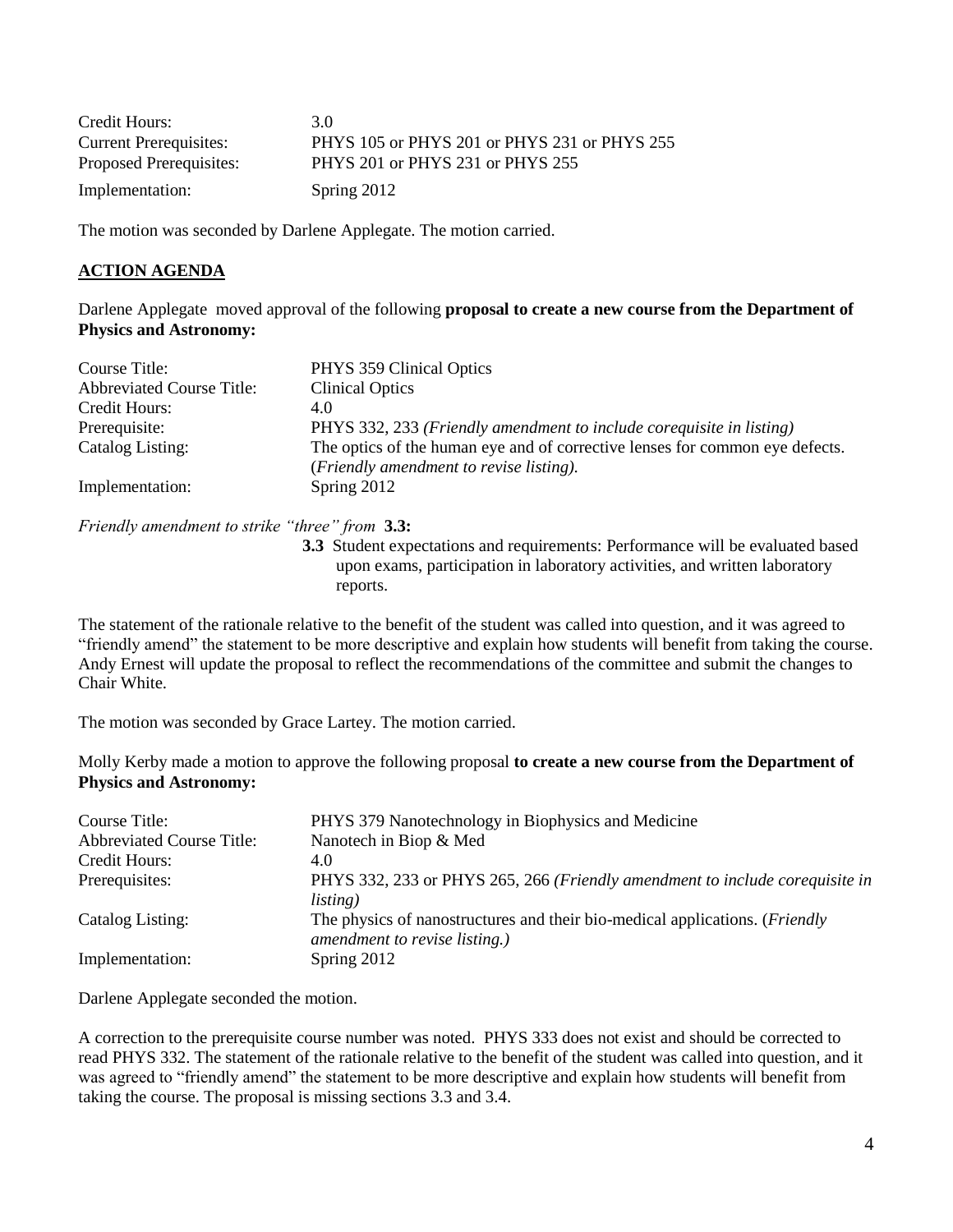Maribeth Wilson made a motion to post-pone definitely the proposal**.** The motion was seconded by Scott Grubs. The motion to post-pone definitely until the next meeting carried.

Darlene Applegate moved approval of the following **program revision from the Department of Physics and Astronomy:**

| Program Title:<br>Reference Number: | Major in Physics<br>754                                                                                        |
|-------------------------------------|----------------------------------------------------------------------------------------------------------------|
|                                     |                                                                                                                |
| Identification:                     | Require PHYS 316 (Computational Physics) or PHYS 318 (Data                                                     |
|                                     | Acquisition Using LabView) in the physics core.                                                                |
|                                     | Reduce the number of physics elective hours from nine to six.                                                  |
|                                     | Remove the computer science course from the list of required support<br>$\bullet$<br>courses.                  |
|                                     | Add MATH 370 for applied physics students as an option for MATH 307<br>in the list of required support courses |
| <b>Effective Catalog Year:</b>      | Fall 2012                                                                                                      |

Section 4 (Rationale), last paragraph, of the proposal will be "friendly amended" to reflect that MATH 370 is a new course added to the program and explain how students will benefit from taking the course.

The motion was seconded by Molly Kerby. The motion carried.

The following **program revision from the Department of Physics and Astronomy** could not be acted upon due to the postponement of the proposal to create a new course PHYS 379.

| Program Title:<br>Reference Number: | Minor in Biophysics<br>328                                                                                                  |
|-------------------------------------|-----------------------------------------------------------------------------------------------------------------------------|
| Identification:                     | Add two courses to the list of options in the biophysics core<br>o PHYS 359 Clinical Optics<br>o PHYS 379 Bionanotechnology |
| <b>Effective Catalog Year:</b>      | Spring 2012                                                                                                                 |

Friendly amendments were recommended to be added to the proposal prior to its next hearing:

- To include the complete course title for PHYS 370 in the Identification
- Section 4; include both of these courses in the list of options and an explanation as to why students will benefit from taking these courses.
- Change effective date to Fall 2012

Ashley Chance-Fox made a motion that the committee not consider curriculum proposals in the absence of the proponent or someone representing the proponent. The motion was seconded by Kristy Branham.

It was noted that in the past upon a motion and vote, the committee has at its discretion acted to either strike a proposal from the agenda or postpone definitely/indefinitely. The committee addressed a suggestion to encourage proponents or a designated representative for proposals on the agenda be present at the UCC meetings.

Chair White called for the vote. The motion failed.